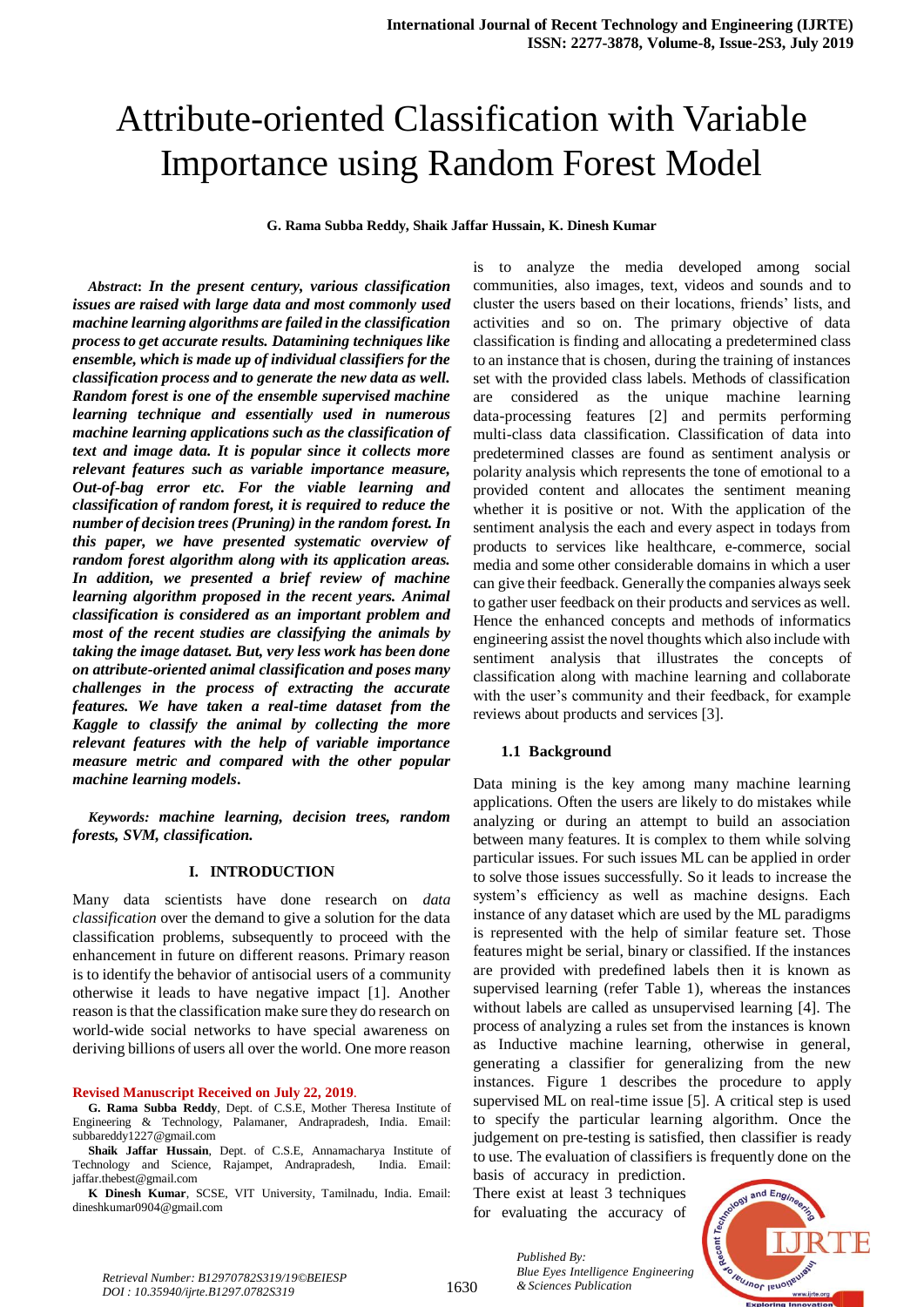classifier's. One of the techniques is classifying a training set by utilizing two thirds of training and the remaining is for performance estimation. Cross validation is other approach in which the training set is split into mutually exclusive and the subsets with the same size and for every subset, the classifier is trained on the other integrated subsets. The average error rate of every subset is the estimation of error rate of classifier. In cross validation, a Leave-one-out validation is considered as a typical case. Total test subsets comprises of one instance.

 **Table 1: Data in standard format for machine learning**

| <b>Case</b>   | <b>Feature</b>   <b>Feature</b> |            | $\cdots$ | <b>Feature</b>   Class |            |
|---------------|---------------------------------|------------|----------|------------------------|------------|
|               |                                 |            |          | n                      |            |
|               | <b>XXX</b>                      | <b>XXX</b> | .        | <b>XXX</b>             | Good       |
| $\mathcal{L}$ | <b>XXX</b>                      | <b>XXX</b> | $\cdots$ | <b>XXX</b>             | Good       |
| $\mathbf{z}$  | <b>XXX</b>                      | <b>XXX</b> |          | <b>XXX</b>             | <b>Bad</b> |



 **Figure 1: Supervised machine learning process**

As per [6], the algorithms of ML specifically supervised that deals majorly with the classification comprising Linear Classifiers, Bayesian Networks, Quadratic Classifiers, Boosting, Naïve Bayes Classifier, Decision Tree, Perceptron, Random Forest (RF), Logistic Regression, K-Means Clustering, Neural networks, Support Vector Machine and so on. Linear models for the classification split the input vectors into the classes by using linear (hyperplane) decision

boundaries [7] and Ordinary Least Squares (OLS) regression. Nevertheless with the logistic regression can predict the outcomes [8]. Logistic regression is a linear interpolation and is said as one of the mainly used mechanism in applied statistics and also in discrete data analysis [9]. Bayesian networks that contains directed acyclic graphs with the single parent node and many child nodes with the high assumption of independent nature between child nodes. Nevertheless, there has been compared naïve Bayes classifier with the state-of-the-art methods for induction of decision tree, learning based on instances and rule induction over the standard datasets and it was found that it is superior in some cases to the remaining learning methods. Bayes classifier is having an issue known as attribute-independence which was represented with Averaged One-Dependence Estimators [10]. Rest of the paradigms are based on the perceptron concept. The algorithm of Perceptron is utilized in learning from training instances batch by executing the algorithm recursively via training set till it identifies a prediction vector which is precise over all the training set [25]. These are the very recent techniques of supervised machine learning. Support Vector Machine (SVM) methods are closely associated to the classical multilayer perceptron neural networks. In [11], the researchers emphasized based on the significance of rule-based decision trees like method of classification. The two kinds of nondeterministic rules in decision tables are inhibitory rules and bounded rules. In the first rule, the decisions exist on right side whereas in the second rule, few of the decisions exist on right side. On these two rules, there established two classification algorithms of polynomial time complexity and the comparison is being done among them. Then the practical works are done over a dataset of virtual data sets build to calculate the classifier's performance based on distinct metrics [12]. In [13], multiple logical analysis approaches are contrasted for the hypothetical target classification. The algorithms of classification are utilized for multiple activities such as spam filtering [14], music emotion classification [15], web page ranking calculation for web spam [16], feature-based mining of digital images [17], or annual crop classification [18], software defect detection [19], text classification [20].

## **II. DECISION TREES**

A kind of directed, acyclic graph can be said as Decision tree. The nodes in the decision tree represents decisions with the help of square box, circular box is used to represent the random transitions or terminal nodes and the edges or branches with binary attributes such as true/false, yes/no denotes the possible paths from one node to another node. The decision tree whichever is utilized for the machine learning aspects do not comprises any random transitions. In order to utilize a decision tree during classification otherwise for regression, one can attain a row of information or gathered features and initiates at root node, later via every subsequent decision node to terminal node [21, 22]. The procedure is easy and not hard to interpret also. It allows the

trained decision trees so that these might be utilized in selecting the variables otherwise usually for feature

*& Sciences Publication* 

*Published By:*



*Retrieval Number: B12970782S319/19©BEIESP DOI : 10.35940/ijrte.B1297.0782S319*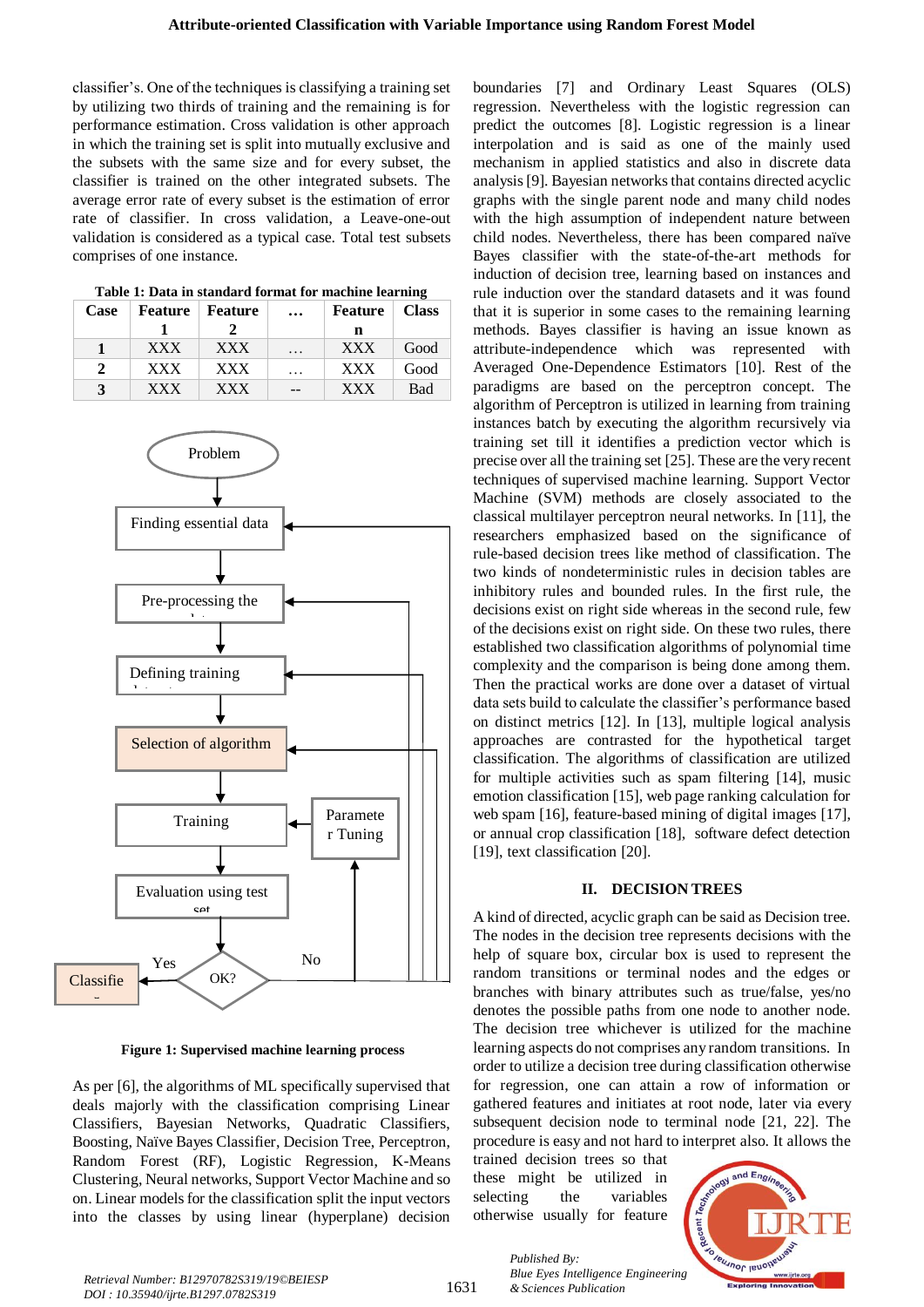engineering. Let us describe this clearly, assume that you wish to buy a car and to drive on random irregular road into a random forest. A dataset of distinct cars comprising three features are Car Drive Type (Categorical), Displacement (Numeric) and Clearance (Numeric). Below is an instance of learned decision tree which helps in taking decision. The decision tree representation for this is shown in Figure 2. The root or foremost node in a tree (only applicable when a tree is having a single root) is considered as a decision node which classifies a dataset with the help of a variable otherwise by a feature which yields good splitting measure calculated for every subset or class of that dataset generated from split. Decision tree realizes by dataset classification in recursive fashion at every node of decision from root node onwards (node by node way) based on the splitting measure. Terminal nodes are obtained during the classification of metric at wide range. Major splitting metrics are reducing the [Gini](https://en.wikipedia.org/wiki/Decision_tree_learning?source=post_page---------------------------#Gini_impurity)  [Impurity](https://en.wikipedia.org/wiki/Decision_tree_learning?source=post_page---------------------------#Gini_impurity) (used by CART) or increasing the [Information](https://en.wikipedia.org/wiki/Decision_tree_learning?source=post_page---------------------------#Information_gain)  [Gain](https://en.wikipedia.org/wiki/Decision_tree_learning?source=post_page---------------------------#Information_gain) (used by ID3, C4.5).

$$
\text{Info (D)} = -\sum_{i=1}^{m} p_i \log_2 p_i \tag{1}
$$

From equation (1), Pi denotes the probability that an arbitrary tuple in D of class Ci.

$$
\text{Info}_{A}(D) = \sum_{j=1}^{v} \frac{|D_j|}{|D|} X \text{ Info}(D_j)
$$
 (2)

Where, Info (D) represents an average data set essential in finding tuple's class label in D.,  $|Dj|/|D|$  is taken as j<sup>th</sup> partition weight and InfoA (D) is the predicted data used in tuple classification from D.



**Figure 2: Decision Tree model for classification**

## **III. RANDOM FOREST MODEL**

Random Forest (RF) is a set of decision trees that are not pruned. Random forests are frequently utilized when there are having huge training datasets and vast input variables. A classifier known as random forest model comprises of various decision trees and class results is a class mode generated by single trees [23]. Every tree is generated based on the Algorithm 1.

### **Algorithm 1: Decision Tree generation in RF**

**Step 1:** 'N' is the No. of training cases, and; 'M' is the count of variables.

**Step 2:** 'm; are utilized in determining a decision node in a tree; m<M.

**Step 3:** Select a training set to such tree by selecting N times by replacing from complete existing N training sets (say sample of bootstrap). Utilize the remaining sets to predict the error of tree, by guess its classes.

**Step 4:** For every node in a tree, the random selection of m variables is done based on decision node. Evaluate the best classification considering those m variables of training set. **Step 5:** Every tree is totally created and is not done any pruning over it (as done in the generation of classifier of a normal tree).

The benefits with random forests when compared with the other classification paradigms are: a) for distinct data sets, it yields best accurate classifier. b) It manages huge set of the input variables. c) It predicts the variables significance by determining the classification. d) It creates an interior unbiased estimation of generalization error as a forest building outputs. e) It also includes a best approach to predict the skipped information and manages preciseness when high quantity of data is skipped [24]. The complete set of data is divided in to subsets, for each subset corresponding decision trees are generated. This process is shown in Figure 3 and the decision forest representation is shown in Figure 4.



**Figure 3: Random forest with multiple decision trees**

Random forest is a predictor contains a set of randomized related regression trees  $\{r_n(x, \Theta_m, D_n), m \ge 1\}$ , where  $\Theta_1, \Theta_2...$ are the outcomes of Θ, a randomizing variable. Those random trees are integrated to constitute aggregated regression estimate:



*Published By:*

*Blue Eyes Intelligence Engineering*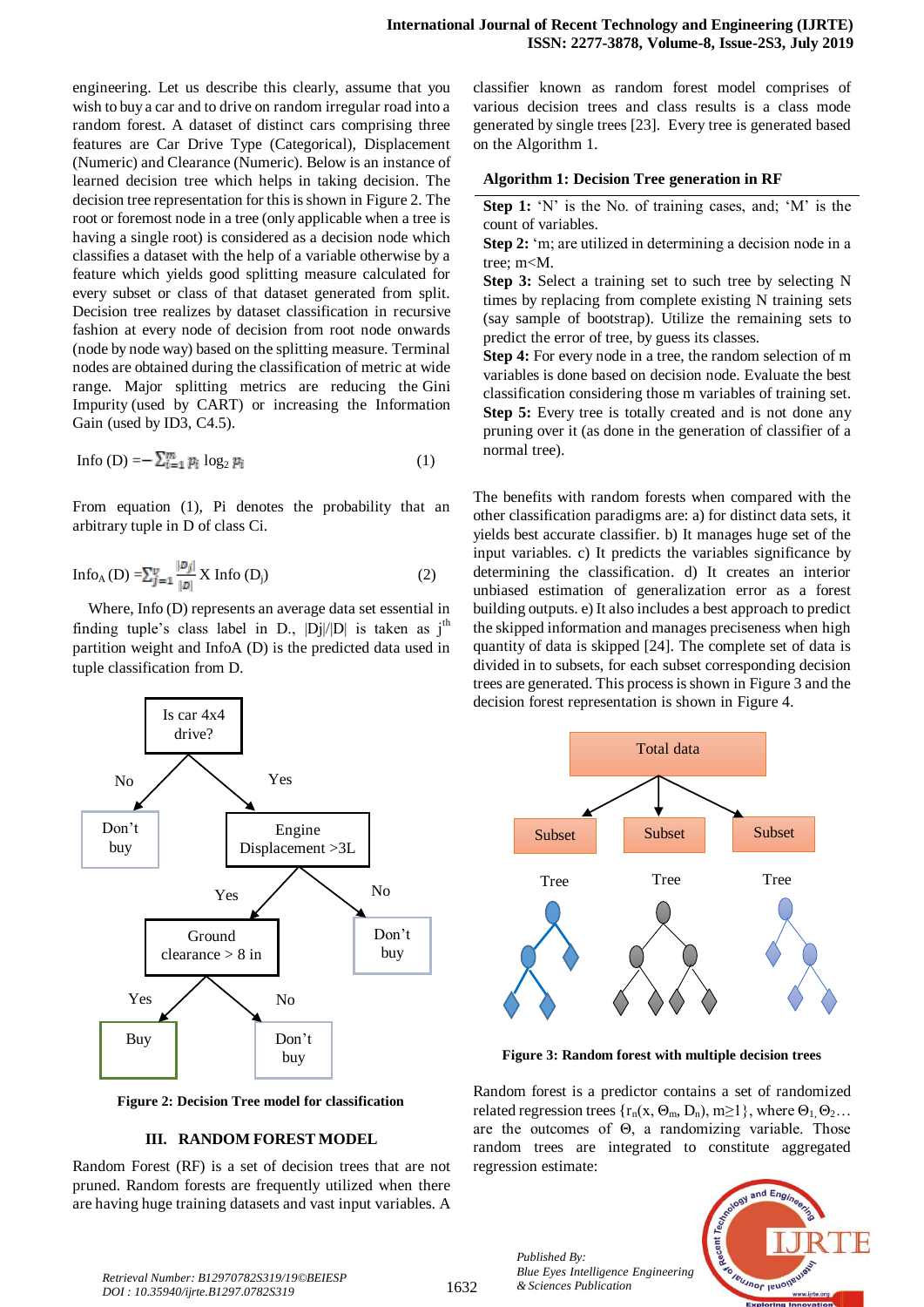$$
\overline{r_n} (X, D_n) = E_0 [r_n (X, \Theta, D_n)] \tag{3}
$$

Here  $E_0$  refers to prediction of random metric, considering X and dataset  $D_n$ . In the below, to minimise the notation we are neglecting the dependencies of sample estimates and say for instance, use  $\overline{r_n}(X)$  than  $\overline{r_n}(X,D_n)$ .

1. At every node, X coordinate is equal to  $X^{(1)},..., X^{(d)}$  is chosen with j-th feature with the  $p_{ni} \in (0,1)$  probability.

2. At every node, once the selection of coordinate is done, split will be at the middle of selected side.

## **Decision Forest**



 **Figure 4: Random forest Model**

### **IV. RESULTS AND DISCUSSION**

In this section, we presented our experimental analysis on classification of animals using random forest algorithm and compared the result with classification result of the decision trees, SVM and K-NN algorithms. We have collected the dataset from the Kaggle, which contains 101 animals from the zoo. We considered 6 classes, with 16 types of attributes. The main goal of this dataset is accurate classification of the animal by considering the given attributes. We have shown a random sample set of animals i.e. 10, and attributes 9 in Figure 5.a among the total of 101 animals and 16 attributes. The class type and the label of animals in each class is shown in Figure 5.b and the total number of animal in each class is shown in Figure 5.c. For instance, crow, duck, skimmer are the class of Bird, and flea, housefly, and honeybee are the class of Bug.

The input data is clean without any missing values or outliers and we considered 80% as training data and 20% as test data. Logistic regression will not work with properly with probabilities, here we need at least 10 observations per a single feature. On the other hand, naïve Bayes is feature independent, and we have high correlated features it is not optimal to choose this algorithm. Random forest algorithm is giving the results with 100% accuracy. We also compared this with other models such as K-NN, SVM, and Decision trees. The accuracy of the other models are shown in Figure 6. The importance of each feature corresponding to the animals are shown in Figure 7. Here, the model is able to train with 14 features to get better accuracy, but we got 99% accuracy with 8 (almost half of the original) features among total of 14 features. The features legs, toothed, backbone, tail, breaths, feathers, milk, and aquatic are considered. It has given one misclassification and hence we have taken 10 features in another experiment to get the 100% accuracy. The learning curve for different training examples along with training and validation accuracy is shown in Figure 8. The green color curve denotes the validation score and the orange curve denotes the training score.





**Figure 7: Importance of features selection** 



**Figure 8: ROC curve for Training and Validation sets.**

*Published By: Blue Eyes Intelligence Engineering & Sciences Publication* 



*Retrieval Number: B12970782S319/19©BEIESP DOI : 10.35940/ijrte.B1297.0782S319*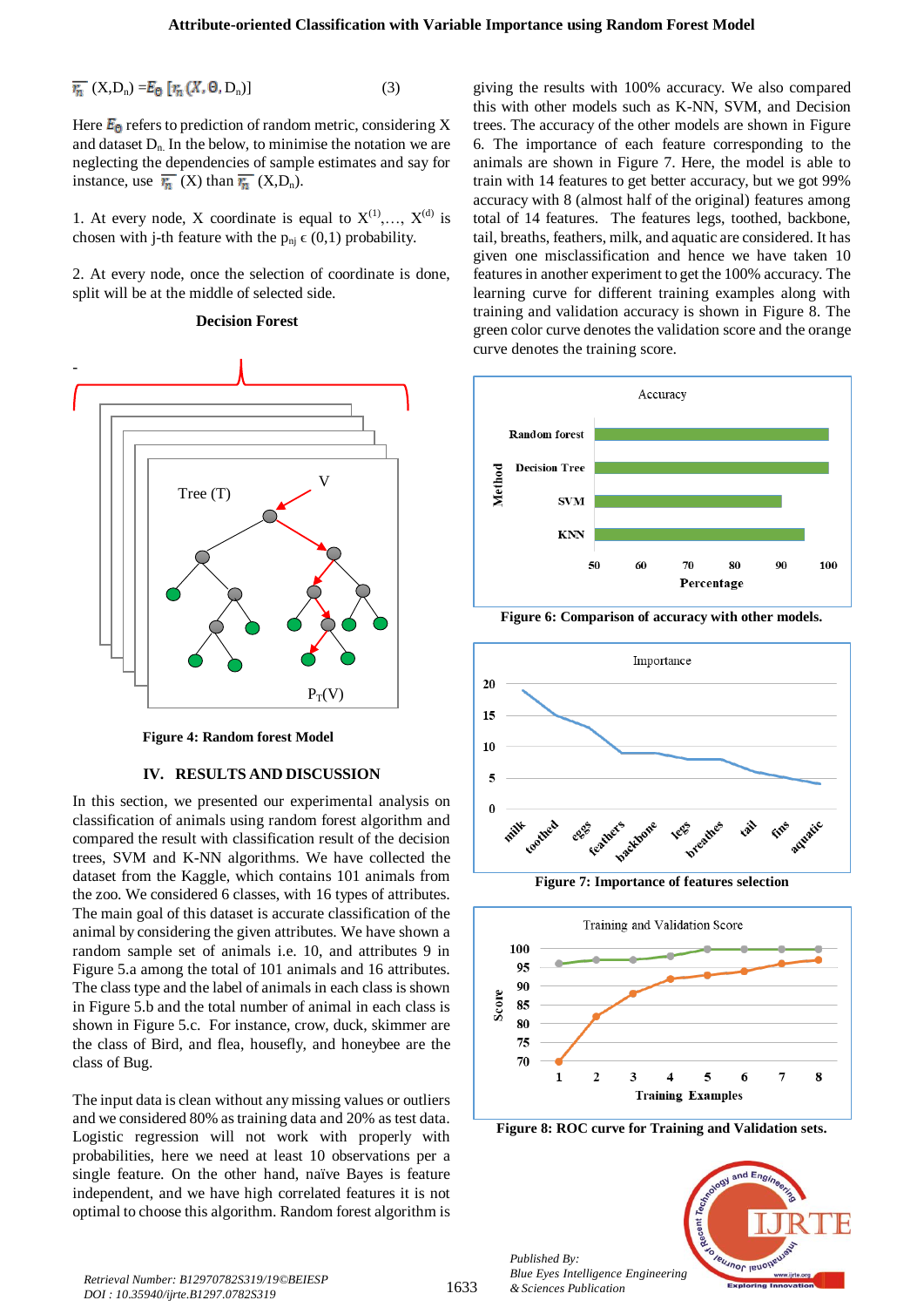# **International Journal of Recent Technology and Engineering (IJRTE) ISSN: 2277-3878, Volume-8, Issue-2S3, July 2019**

| Animal   | hair         | feathers | eggs     | milk     | toothed  | backbone | breathes | tail     | domestic | class type |
|----------|--------------|----------|----------|----------|----------|----------|----------|----------|----------|------------|
| aardvark |              | $\Omega$ | $\Omega$ |          |          |          |          | $\Omega$ | $\Omega$ |            |
| crab     | $\theta$     | $\theta$ |          | $\theta$ | $\theta$ | $\Omega$ | $\theta$ | $\theta$ | $\theta$ | 7          |
| crayfish | $\theta$     | $\Omega$ |          | $\Omega$ | $\Omega$ | $\Omega$ | $\Omega$ | $\Omega$ | $\Omega$ |            |
| crow     | $\theta$     |          |          | $\Omega$ | $\theta$ |          |          |          | $\Omega$ | 2          |
| deer     |              | $\Omega$ | $\Omega$ |          |          |          |          |          | $\Omega$ |            |
| dogfish  | $\mathbf{0}$ | $\Omega$ |          | $\Omega$ |          |          | $\Omega$ |          | $\Omega$ |            |
| dolphin  | $\theta$     | $\Omega$ | $\Omega$ |          |          |          |          |          | $\Omega$ |            |
| dove     | $\theta$     |          |          | $\Omega$ | $\Omega$ |          |          |          |          | 2          |
| duck     | $\Omega$     |          |          | $\Omega$ | $\Omega$ |          |          |          | $\Omega$ | י          |
| elephant |              | 0        |          |          |          |          |          |          |          |            |



Figure 5: Random sample data from the zoo dataset. a. attributes b. class type c. No. of animals of each type

# **V. CONCLUSION**

Machine learning is one of most exiting technology among which, classification problems are placed a key role in many applications and poses numerous challenges. Random forest is one of the ensemble classifier used to classification and regression. It uses the decision trees algorithm as a base classifier. It consists of multiple trained classifiers to classify and to generate new instances. In this paper, we presented a brief review about decision tree and random forest algorithm. Later, we described the current and recent work on random forest algorithm along with its application. Then, we applied this algorithm on a real time zoo data set and compared the results with other machine learning models. It does not require many binary classifiers to evaluate the results of multi-class problems. Though random forest is giving accurate results, it takes more time and need huge amount of labelled information compared with other classification techniques. In future, we can extend our work to reduce the time complexity of random forest method by taking a real-time dataset.

#### **REFERENCES**

- 1. Madsen, Kristoffer H., et al. "Perspectives on machine learning for classification of Schizotypy using fMRI data." Schizophrenia bulletin 44.suppl\_2 (2018): S480-S490.
- 2. Chang, Chih-Wei, and Nam T. Dinh. "Classification of machine learning frameworks for data-driven thermal fluid models." International Journal of Thermal Sciences 135 (2019): 559-579.
- 3. Tabak, Michael A., et al. "Machine learning to classify animal species in camera trap images: applications in ecology." Methods in Ecology and Evolution 10.4 (2019): 585-590.
- 4. Kotsiantis, Sotiris B., I. Zaharakis, and P. Pintelas. "Supervised machine learning: A review of classification techniques." Emerging artificial intelligence applications in computer engineering 160 (2007): 3-24.
- 5. Osisanwo, F. Y., et al. "Supervised machine learning algorithms: classification and comparison." International Journal of Computer Trends and Technology (IJCTT) 48.3 (2017): 128-138.
- 6. Taiwo, O. A. (2010). Types of Machine Learning Algorithms, New Advances in Machine Learning, Yagang Zhang (Ed.), ISBN: 978-953-307-034-6, InTech, University of Portsmouth United Kingdom. Pp  $3 - 31$ .
- 7. Elder, J. (n.d). Introduction to Machine Learning and Pattern Recognition. Available at LASSONDE University EECS Department York website:



*& Sciences Publication Retrieval Number: B12970782S319/19©BEIESP DOI : 10.35940/ijrte.B1297.0782S319*

*Published By: Blue Eyes Intelligence Engineering*